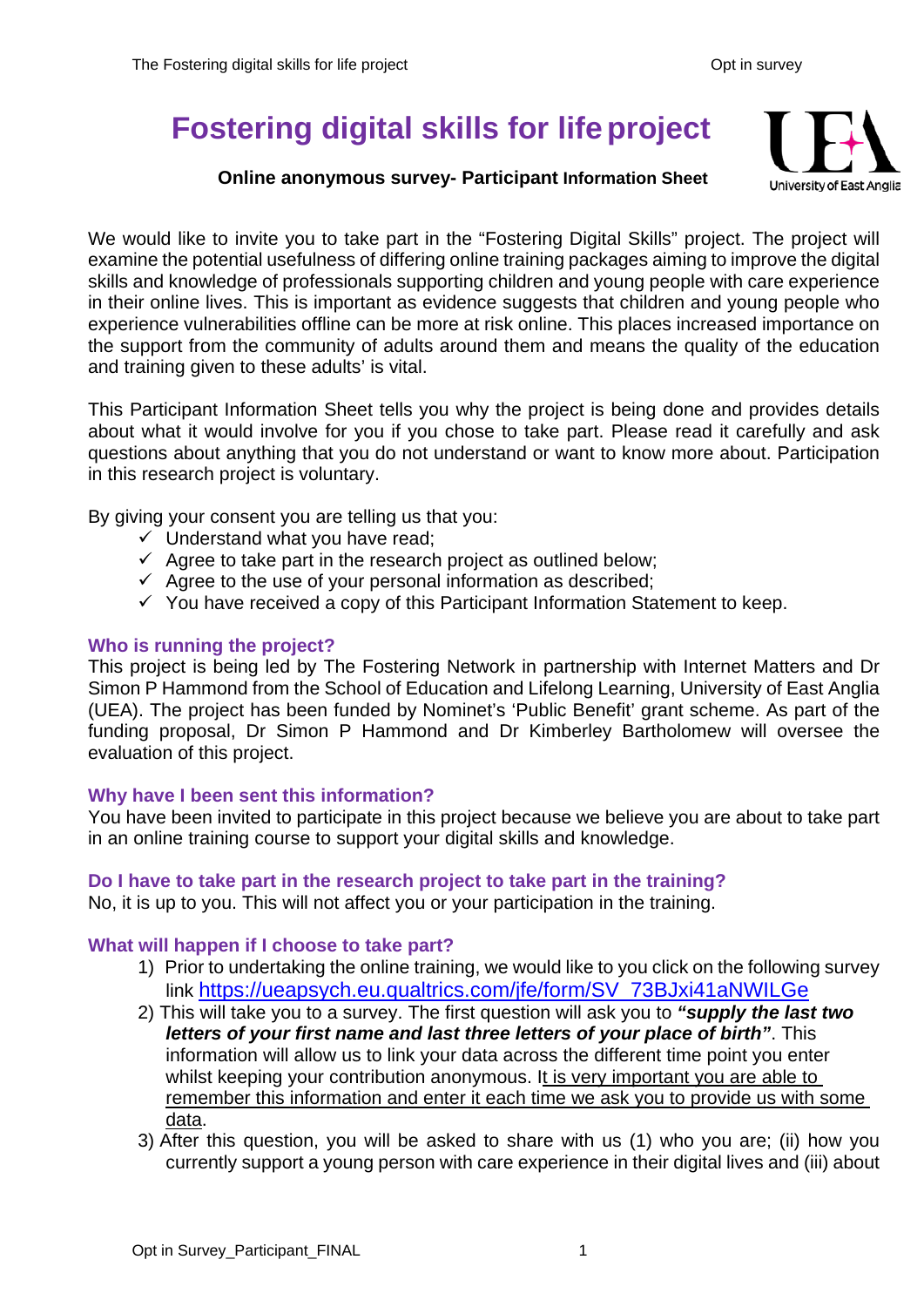the emotional health of this young person. This will allow us to investigate links between online and offline risks and if the training impacts these.

- 4) Following completion of this survey, you will undertake the online training package.
- 5) Within 0-7 days of completing the course, we will send you an email reminder and ask you to answer a smaller number of the same questions again. Please remember to reenter the last two letters of your first name and last three letters of your place of birth*.* At this point we will ask you of you would like to take part in small group conversation about the course, you do not have to agree to this, and we send information to those who express an interest.
- 6) Finally, 3 months after completing the course we send you a final email reminder an email reminder and ask you to answer a smaller number of the same questions again. This will take you to the final survey. Again, please remember to re-enter the last two letters of your first name and last three letters of your place of birth when sharing with us your answers.

#### **How much time will the project take?**

In total, this should take less than 25 minutes. The first survey should take around 10 minutes, with the second and third surveys taking 5 minutes each.

#### **Are there any risks in taking part?**

Taking part in this project should not cause you any problems. We are not evaluating you or your practice, we are interested in finding if, and how, the training course has helped, or not.

#### **Are there any benefits in taking part?**

There are no direct benefits, but this research may help us make the training course better and provide knowledge to improve this, and in turn, improve the way we support children and young people with care experience in the future.

#### **What happens if I do not want to carry on?**

You may stop your involvement in the project at any time. We will keep all information you have shared with us until this point, but we will collect no further information. Your decision not to participate will not affect your current or future relationship with the researchers or anyone else at The Fostering Network, University of East Anglia or Internet Matters.

#### **What if there is a problem?**

The ethical aspects of this project have been approved under the regulations of the University of East Anglia's School of Education and Lifelong Learning Research Ethics Committee. If you are unhappy about any aspect of this please contact Dr Simon P Hammond on [s.hammond@uea.ac.uk](mailto:s.hammond@uea.ac.uk) or School of Education and Lifelong Learning, University of East Anglia, Norwich. NR4 7TJ.

If you remain concerned about the way this project is being conducted or you wish to make a complaint to someone independent from the project, please contact the Head of the School of Education and Lifelong Learning, Prof Yann Lebeau on [Y.Lebeau@uea.ac.uk.](mailto:Y.Lebeau@uea.ac.uk)

#### **What happens when the project is finished?**

By providing your consent, you are agreeing to the research team collecting personal information about you for the purposes of this research project. Your information will only be used for the purposes outlined in this Participant Information Sheet (pages 1-3 of this document). Your information will be stored securely.